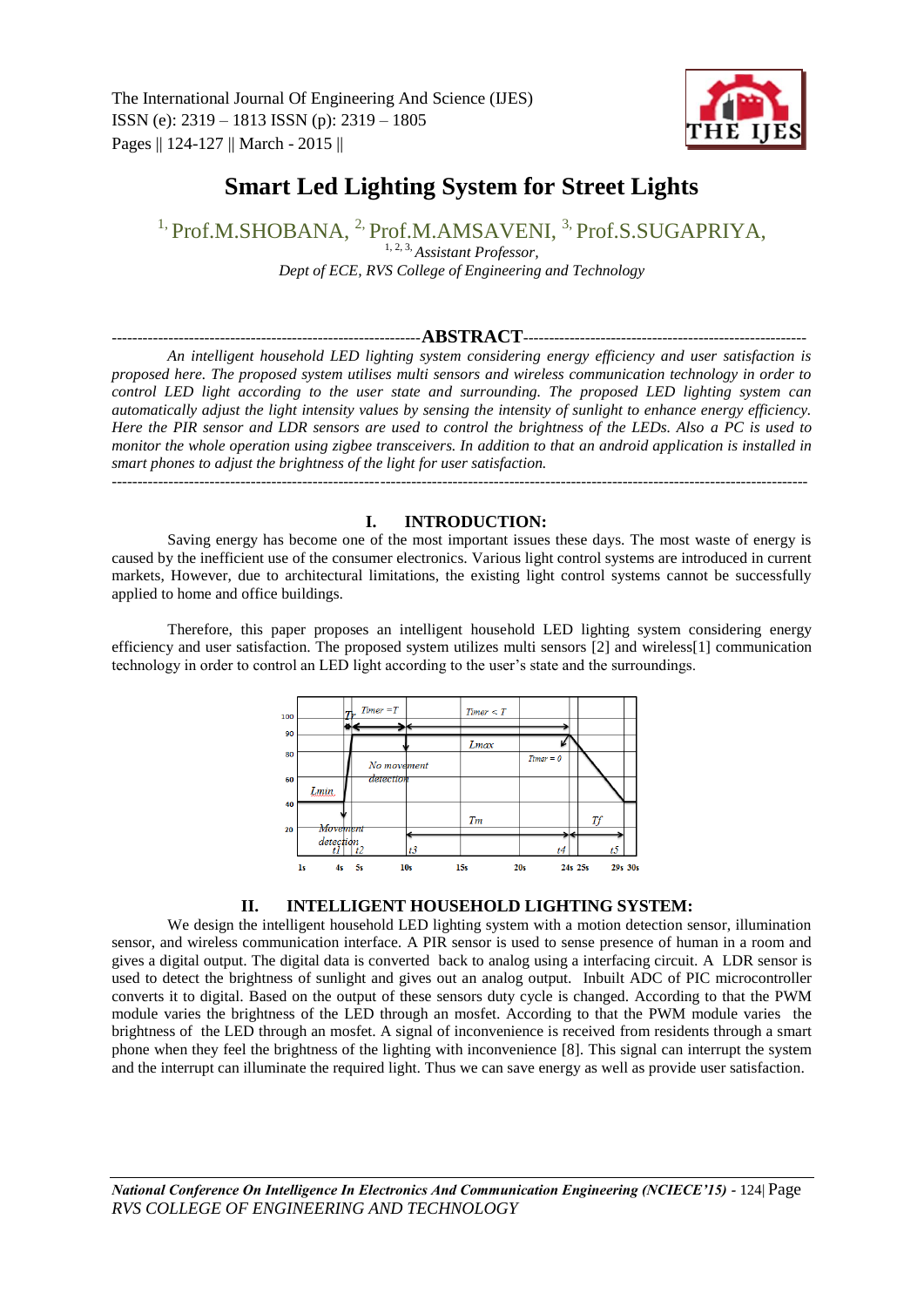

The proposed system basically controls illumination intensity of a lighting device according to user movement and brightness of surroundings [4]. That is, when the maximum value of illumination intensity of a lighting device is Lmax and the minimum value is Lmin, the illumination intensity becomes Lmax, if user movement is detected and becomes Lmin, if user movement is not detected for certain period time[8][9].

## **III. MODULES IN LIGHTING SYSTEM:**

# **A)** *LIGHT SENSOR*



*National Conference On Intelligence In Electronics And Communication Engineering (NCIECE'15) -* 125| Page *RVS COLLEGE OF ENGINEERING AND TECHNOLOGY*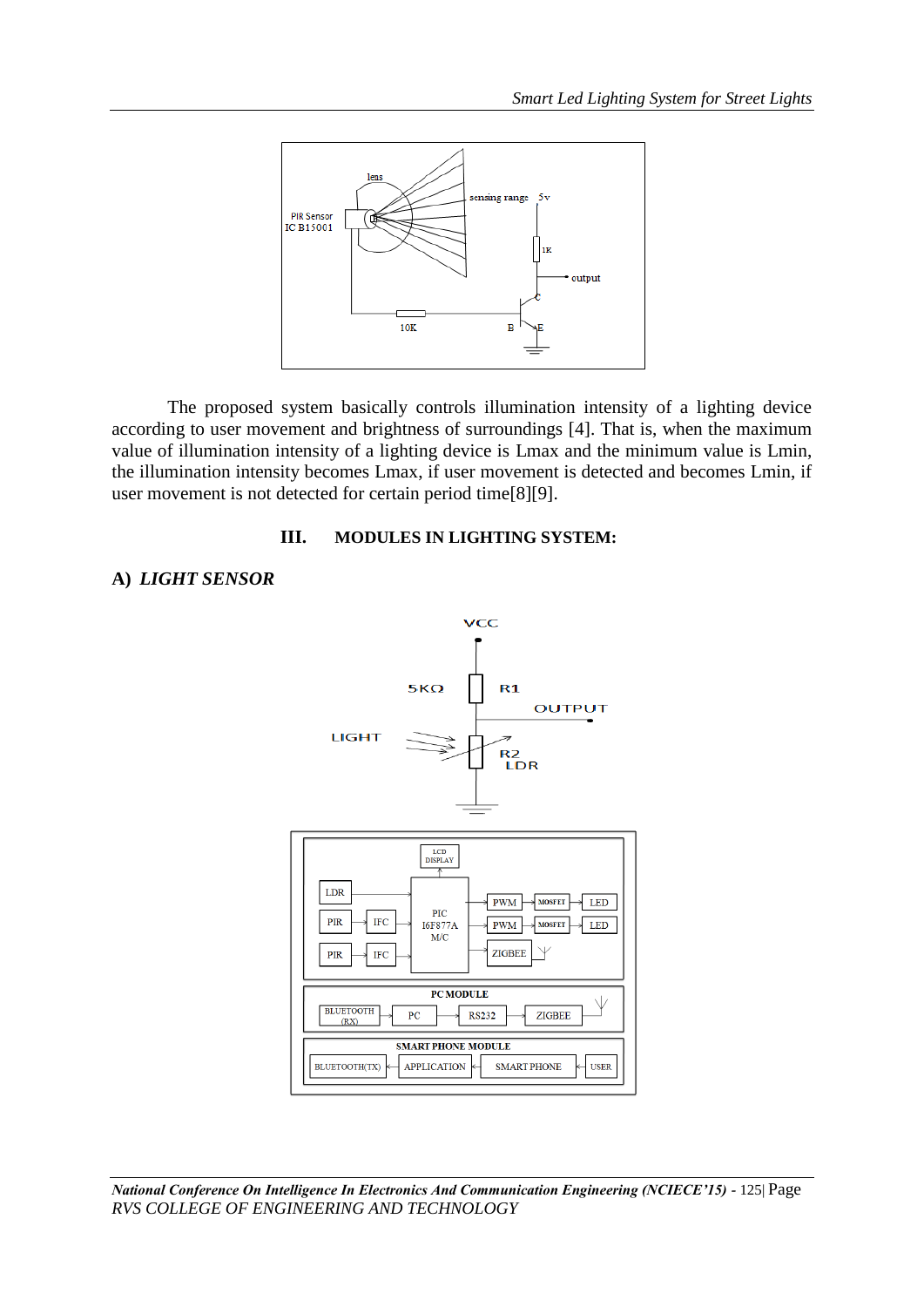An LDR is made of a high-resistance semiconductor. If light falling on the device is of high enough frequency, photons absorbed by the semiconductor give bound electrons enough energy to jump into the conduction band. The resulting free electron (and its hole partner) conduct electricity, thereby lowering resistance. The analog output of the light sensor is calculated using the following formula:

#### $Vout = Vin (R2 / (R1 + R2))$

The light sensor module a voltage divider circuit is used. There is a fixed resistor R1 and variable resistor R2 which is a Light Dependent Resistor. The resistance of LDR varies according to the incident light. The difference between R1 and R2 is generated as output.

#### **B)** *PRESENCE SENSOR*

The presence sensor module senses the presence of humans and generates a digital output accordingly[2][10][11]. With the help of a switching circuit (transistor) the digital data is converted to analog and it is given to the PIC microcontroller.

When the sensing area is cut by any human interruption then current enters the 10K resistor and the transistor short-circuits so output is 1.

When the sensing area is not cut by any human interruption then no current enters the 10K resistor and the transistor do not short-circuits so output is 0.

#### **C)** *PULSE WIDTH MODULATION (PWM)*

Pulse width modulation (PWM) is a technique of controlling the amount of power delivered to an electronic load using an on-off digital signal [8][10]. The fraction of the period for which the signal is on is known as the duty cycle. Using this brightness of light can be controlled.

#### **D)** *PC MODULE*

A personal computer is connected to the main set up wireless [1]. This is achieved by using a zigbee transceiver connection [3][13][12]. The zigbee is connected to the PC using a RS232 cable.

User can be obtained and connected to the PC either by using Bluetooth or GPRS. For controlling the PC module smart phone is used.

### **IV. CONCLUSION AND FUTURE WORK:**

This smart LED lighting system can reduce the power consumption by using LED lights. The brightness of the LEDs can be increased according to the user's state and the surrounding sunlight illumination. Also according to the user's wish the brightness can be varied by using an android application.

In future this work will be extended to all the household appliances and electronic appliances.



*National Conference On Intelligence In Electronics And Communication Engineering (NCIECE'15) -* 126| Page *RVS COLLEGE OF ENGINEERING AND TECHNOLOGY*